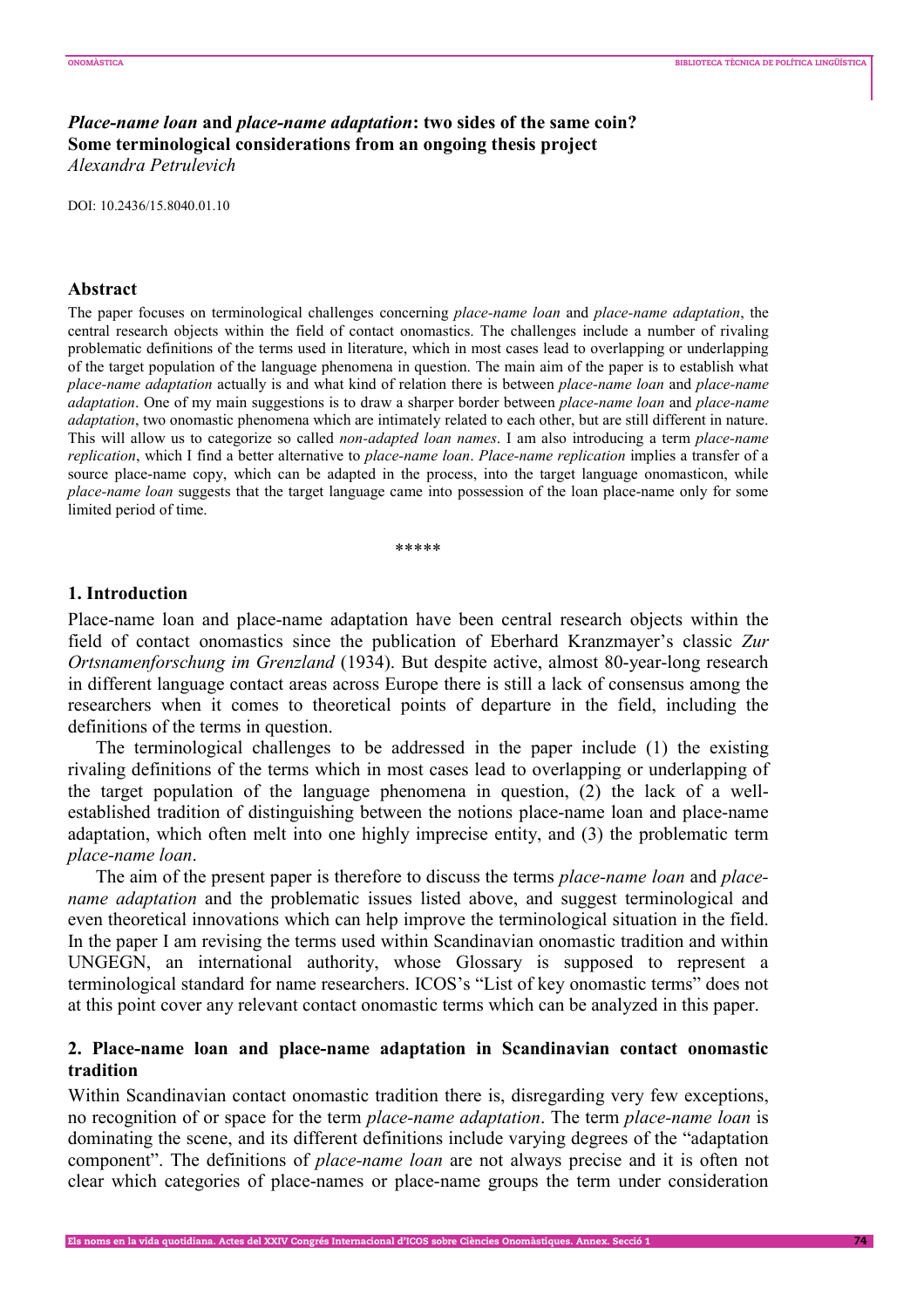actually denotes. There is, moreover, a number of researchers who use the term without explicitly telling what they actually mean. Accordingly, I have chosen several works which most explicitly discuss their use of terminology for this overview.

Kurt Zilliacus, a prominent Finnish scholar, (2002, 151) was convinced that *place-name loan* is "a form of analogical name giving over the borders of one language", when e.g. Fin. *Tammerkoski* is loaned as Swedish *Tammerfors*. According to Zilliacus (2002, 152) *placename loan* does not cover all the place-names that are transferred into the recipient language. The adaptation of the "source" place-name to the source language is a necessary criterion which shows that the place-name in question is a loan name. If a place-name is preserved in its original "native" form, it belongs to another category, *name citation* (Swe. *namncitat*), f. ex. *Rovaniemi*, *Leipzig*, *Greenwich* (Swedish spelling of the place-names). Zilliacus is trying to maintain the difference that by some scholars is imposed on non-proper words transferred from a source language into the recipient language: "*citation words*" (Swe. *citatord*) are the words whose original spelling and pronunciation are kept in the recipient language.

Gunnar Pellijeff (1966, 84 ff.), a Swedish place-name researcher who was interested in place-names within the Swedish-Finnish contact area, and Aud-Kirsti Pedersen (2001, 103), a Norwegian researcher dealing with place-names in the Finnish-Sami-Kven-Norwegian contact area, seem to have a relatively similar underlying idea about place-name loan. Pellijeff (1966, 84 ff.) speaks of three different types of place-name loan. Pedersen (2001, 103) defines *place-name loan* as "transferring a name from one language into the onomasticon of another language by using certain 'loan patterns'", which are more in number and more nuanced than Pellijeffs, but the core of the classification looks alike to a certain extent.

Pedersen (2001, 106) first divides place-name loan into two big groups: (1) place-name loan where the referent of the loan place-name is the same as the referent of the source placename, and (2) place-name loan where the referent of the loan place-name is different from the referent of the source place-name. These two categories are then divided into three subcategories which partly correspond to Pellijeff's classification:

- a) Loan of form, f. ex. Fin. *Apaja*, Sami *Ábaja* > Nor. *Apaja*, name of a small community. This group corresponds partly to Pellijeff's *name loan* which is characterized by phonological adaptation of source names, f. ex. Swe. *Enskäret* – Fin. *Enskeri*, Swe. *Hamnskäret* – Fin. *Hamiskeri*. The difference is that Pedersen's subcategory includes non-adapted place-names, which I shall comment on in section 3.
- b) Loan of content or meaning (complete translation), f. ex. Fin. *Outatalot*, *Outa*, Sami *Vuovdi* > Nor. *Skoggårdan*, where Fin. and Sami name elements *Outa- < outa* 'forest', Fin. *-talot* < *talot* pl. 'house' and Sami *Vuovdi < vuovdi* 'forest' correspond to Nor. *Skog*- < *skog* 'forest' and -*gårdan* < *gård* 'farm'. This corresponds to Pellijeff's *complete translation name loan* (Swe. *komplett översättningslån*) or name loan which is characterized by translation of the whole place-name, f. ex. Swe. *Björkfors* – Fin. *Koijukoski*.
- c) Loan of form and content or a combination of phonological adaptation and partial translation, f. ex. Fin. *Suoinujoki*, Sami *Suonjujohka* > Nor. *Såinoelva* (a river-name) from Sami *suoidni* 'hay' or *suotnju* 'swamp', where Fin. *joki* and Sami *johka* 'river' is translated into Norwegian, while the first element of the name undergoes a phonological adaptation. Pellijeff's third type of name loan is also characterized of a partial translation and partial phonological adaptation of the source place-name. In most cases it is the generic which is translated, f. ex. Fin. *Präntijärvi* where the generic, Fin. -*järvi* 'lake', is a translation and the specifier, *Pränti*- is a phonological adaptation of Swe. *Bränd*- 'burnt'.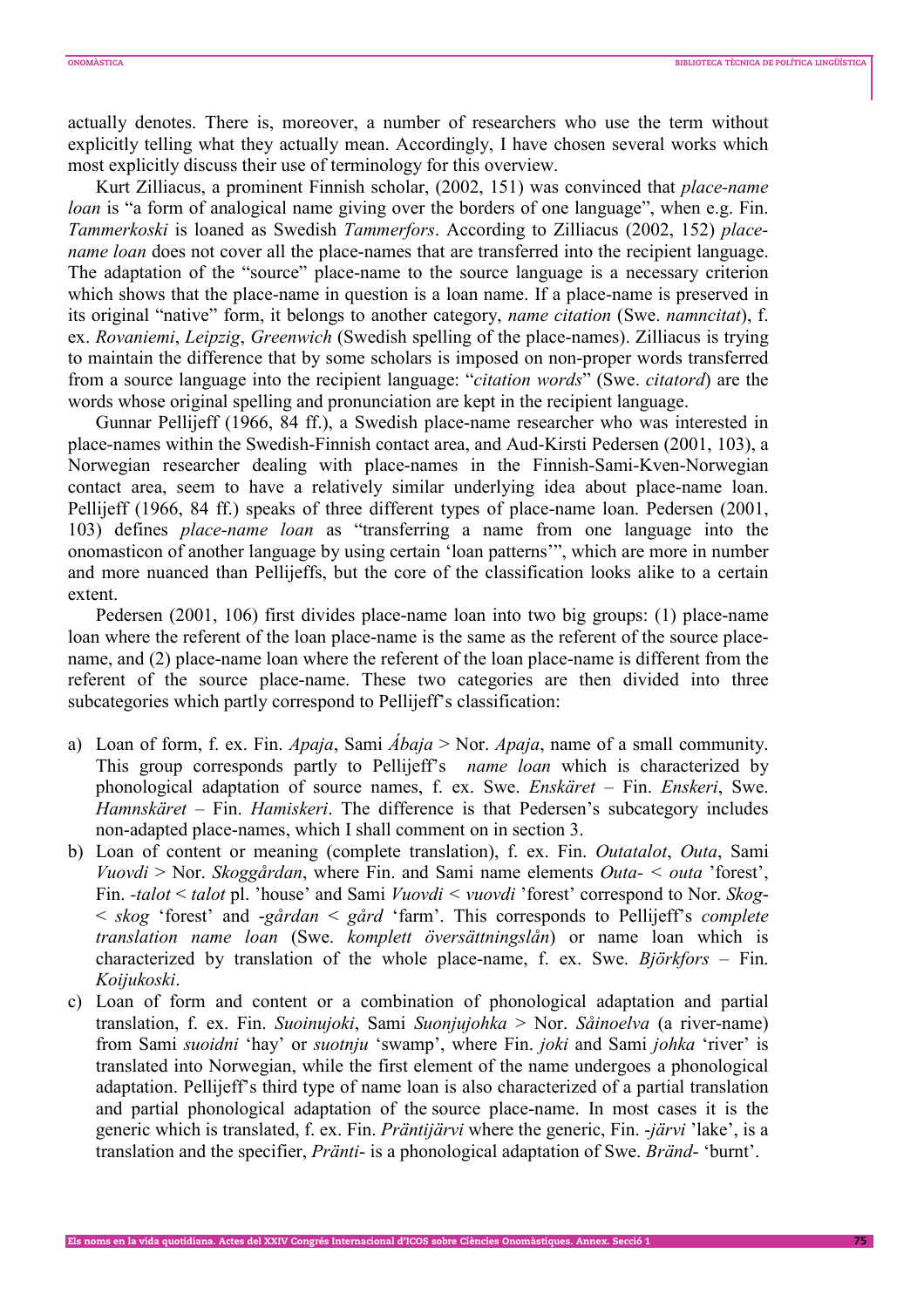This overview shows that there exists a problematic category among the potential loan place-names, namely *non-adapted place-names*, which are considered to be loan names by Pedersen, but not by Zilliacus, while Pellijeff does not comment on those at all. Moreover, all the three authors reviewed seem to imply that the adaptation of place-names happens simultaneously with the place-name loan, i.e. at the place-name loan stage. But is place-name adaptation really limited to the name loan stage? And are the adaptation patterns limited to phonological adaptation, complete and partial translation?

#### **3. The non-adapted place-names and their status in contact onomastics**

The most important issues to discuss here are 1) if any non-adapted loan place-names at all do exist or – in other words – how non-adapted the non-adapted place-names actually are or can be, if we take into consideration not only their spelling, as Zilliacus seems to do, but also their pronunciation, and 2) if non-adapted place-names are or are not loan place-names.

In her doctoral thesis on the formation and development of Old West Norse place-names in Orkney Islands, Berit Sandnes (2003, 329) speaks of automatic phonological name adaptation at the time of place-name loan: "Phonologic adaptation differs from all other types of adaptation, because it happens automatically at the time of loan. [...] All the names which are loaned into another language get adapted to the phonology and phonotactics of the recipient language so that all the "non-acceptable" sounds and sound combinations get substituted", f. ex. Old West Norse *háland* > Scots *Holland*. It is possible to assume that loan place-names have a bigger chance of getting adapted at the stage of loan if there is a considerable "distance" between the contact languages, f. ex. if they belong to different language families. In Sandnes's case the contact languages – Scots and Old West Norse – are relatively closely related, but the automatic phonological name adaptation is attested anyway.

The bilingual and/or multilingual individuals disturb that picture. Pedersen (2009, 6 f.) finds in her material examples of "the transfer of the name form without adaptation", f. ex. Kven *Lepäystörmä* > Nor. *Lepäystörmä*, as well as "the transfer of the name form with adaptation", f. ex. Sami *Ruohtovárri* > Nor. *Råttovarre*. The research material is constituted by recorded interviews with bilingual and multilingual informants, which used the placenames in question in a Norwegian context, i.e. when they were speaking Norwegian or rather a specific Norwegian ethnolect (Pedersen, 2009, 8). It is obvious that the grade of adaptation can vary significantly depending on the language competence of the name-user, cf. "The grade of phonological adaptation in name pronunciation depends on if a language user is multilingual or monolingual, and on what kind of pronunciation norms there existed in a particular Norwegian ethnolect [the ethnolect that is spoken in Kven-Sami-Norwegian contact area] at different times." (Pedersen, 2009, 9).

In this respect one can also challenge Zilliacus's view of citation names as non-adapted names. He takes into consideration only the spelling of the names in question, but what about the pronunciation? It is very likely that *Leipzig* or *Greenwich* pronounced by monolingual Swedes will be phonologically adapted to Swedish. Normalized spelling of place-names is a convention, which does not necessarily reflect the pronunciation of the place-name or competitive forms which might be used alongside the normalized place-name form.

The non-adapted place-names do seem to exist in authentic speech, but they still have a marginalized status in the field, since there are not that many researchers who deal with them or discuss them. The reason behind this might be the extensive usage of archive, non-speech material in studies of place-names in language contact, place-name loan and adaptation. The kind of studies based on authentic recorded speech, which Pedersen has carried out, seem to be very rare. The prevalence of one sort of material can affect the view of the phenomenon, a problem which of course should be amended.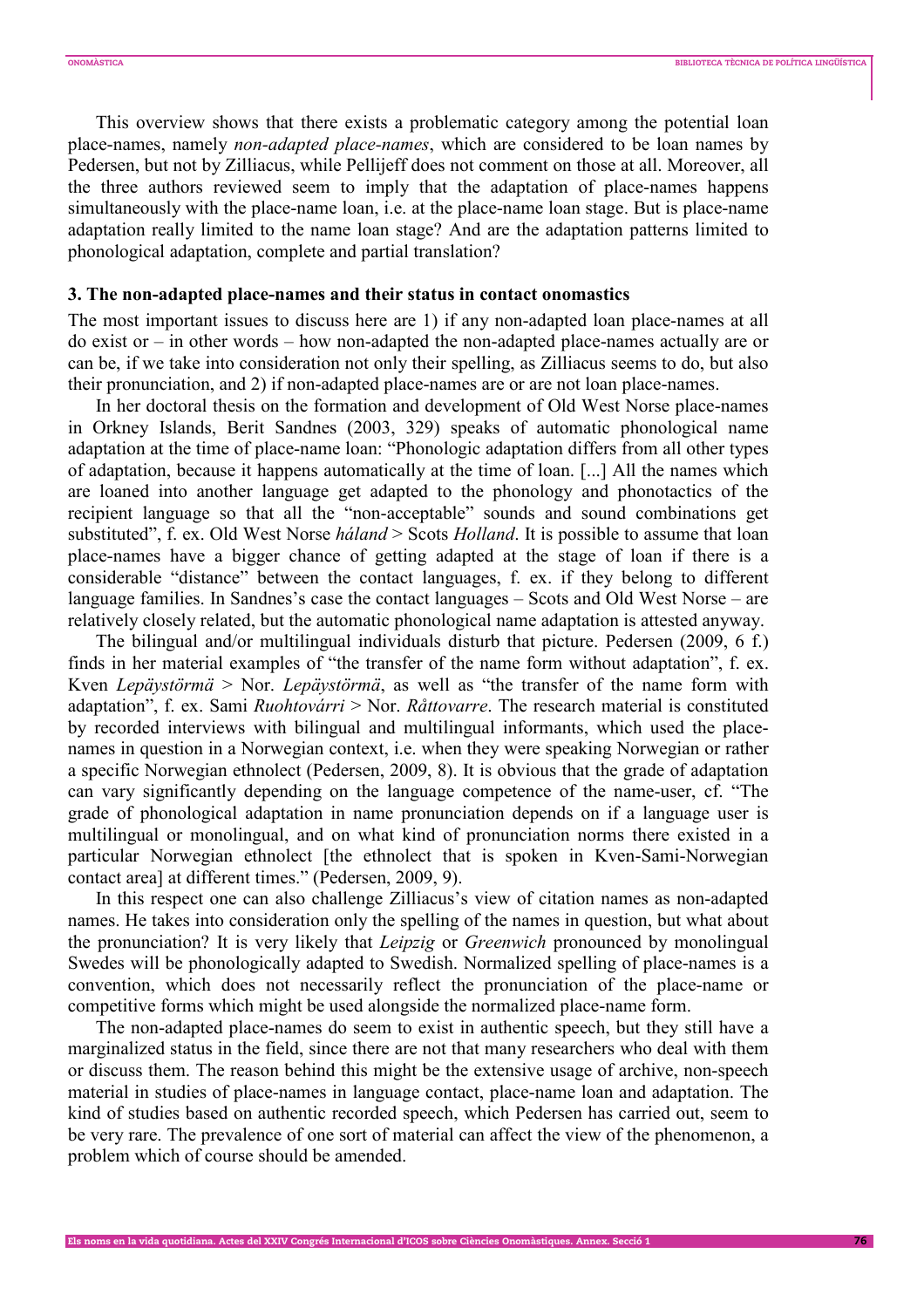Including non-adapted place-names into or excluding non-adapted place-names from the category loan place-names depends on how one defines place-name loan. In almost all the texts analyzed in section 2, name adaptation is considered to be an essential, inseparable, natural component of the place-name loan. At the same time, most of the researchers agree that place-name loan implies a transfer of a source name into the target language onomasticon, which makes it quite clear that the non-adapted place-names used in the target language context are in fact loan place-names. But if one chooses to delimit place-name loan as a phenomenon which incorporates some kind of name adaptation stadium, the non-adapted place-names are left out of the picture. They are invisible, which is obviously a problem.

## **4. UNGEGN's Glossary of terms**

For a better understanding of place-name loan and place-name adaptation it might be of interest to carry out a comparative analysis of the related notions from UNGEGN's Glossary of terms. There are though no terms like *loan name*, *name loan* or *name adaptation* in UNGEGN's Glossary. However, there are at least two general terms which can be associated with these two processes: *conversion* and *transformation*. *Conversion* is defined as "the process of transferring the phonological and/or morphological elements of a particular language to another, or from one script to another. Conversion is effected by either transcription or transliteration." *Transformation* is "a general term covering the translation, transcription and transliteration of toponyms. The two latter terms constitute conversion." (Glossary, 7, 26 f.). To get a better idea of what transformation is one has to proceed via definitions of *translation*, *transcription* and *transliteration*.

*Translation* is "(a) The process of expressing meaning, presented in a source language, in the words of a target language. (b) A result of this process. In toponymy it is sometimes applied only to the generic element of a name. *Examples:* Mer Noire (French for Russian Černoje More) … Lake Como (English for Italian Lago di Como)". *Transcription* is defined as "(a) A method of phonetic names conversion between different languages, in which the sounds of a source language are recorded in terms of a specific target language and its particular script, normally without recourse to additional diacritics. (b) A result of this process. *Examples:* Turkish Ankara → Greek Aγκαρα; Russian Щукино → English Shchukino". *Transliteration* is "(a) A method of names conversion between different alphabetic scripts and syllabic scripts, in which each character or di-, tri- and tetragraph of the source script is represented in the target script in principle by one character or di-, tri- or tetragraph, or a diacritic, or a combination of these. (b) A result of this process. *Examples:* … Владивосток → Vladivostok".

It is obvious that all these terms were designed to suit UNGEGN's special needs and requirements: to standardize place-names in different languages, alphabets and cultures. They do meet the requirements of the modern globalized society, just to give one example – to romanize Chinese or Russian place-names so that they can effectively function in all sorts of international contexts. However, these terms get more and more problematic if one goes back in time using archive material or analyzes a present day situation via a recorded conversation of bilingual speakers, in order to study and explain the process of name adaptation.

The terms like *conversion* and *transformation* have been designed to suit a too wide spectrum of language contexts, and they do not seem to meet the specific requirements of onomastics. A huge disadvantage is lack of precision: it is not clear from the definitions what kind of process the terms describe, if the process is in some way limited in time and if it is limited to the beforementioned "transformations", i.e. conversion, translation, transcription and transliteration etc. Some definitions are discussable or even problematic from the onomastic point of view. F. ex., the term *translation* is defined as a "process of expressing meaning", but the word *meaning* is not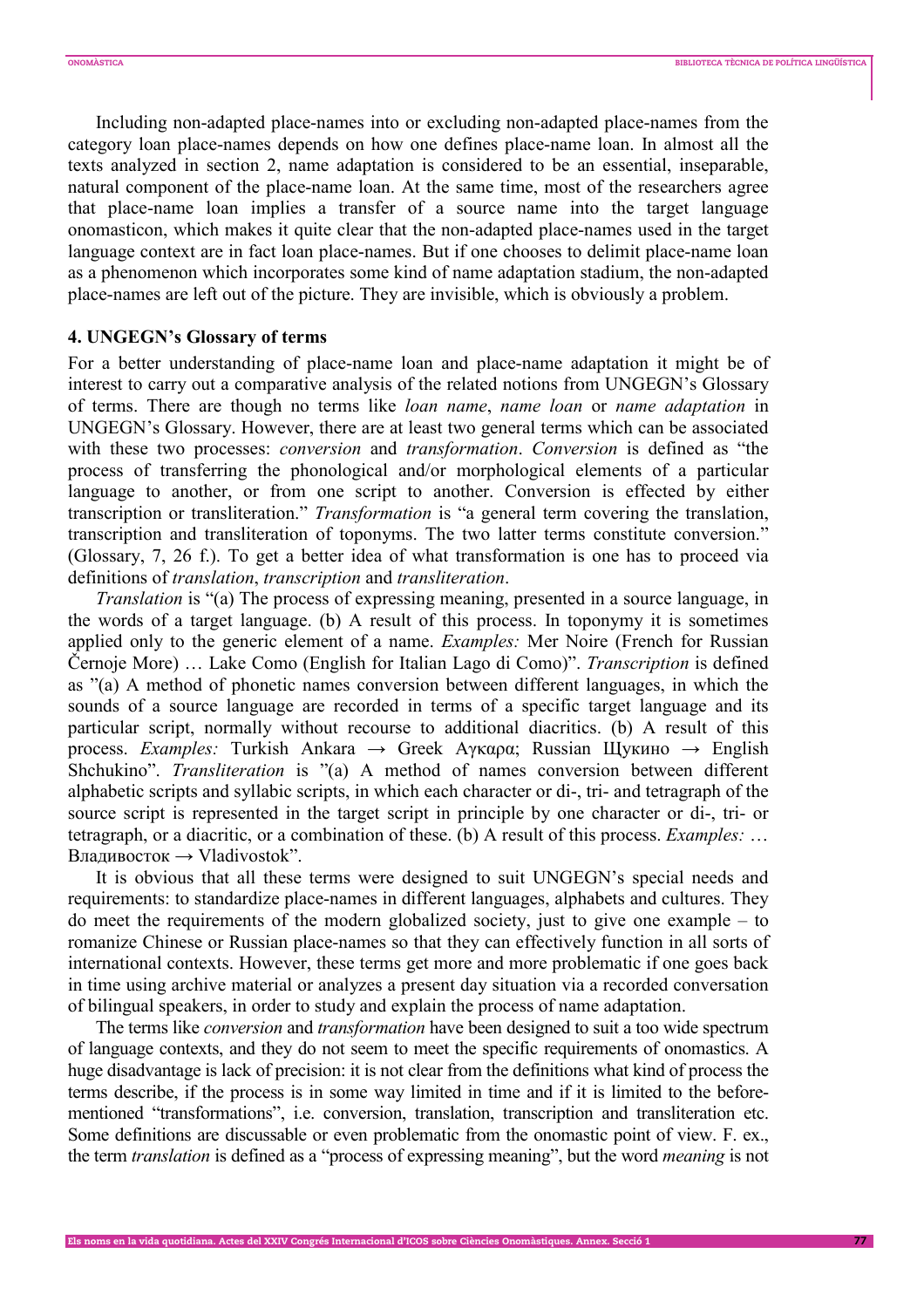at all clarified or problematized. The conclusion is that UNGEGN's terms do not seem to have the full potential to be used in scientific contexts.

#### **5. Place-name loan vs. place-name replication and place-name adaptation**

The need for a result-based terminology which describes the underlying phenomena in the best possible manner is pressing in both the field of onomastics in general and in the subfield of contact onomastics in particular, since terminology can affect and usually does affect the perception of the reality by researchers. The introduction of a new term should always rely on substantial empirical data which have been analyzed and transformed into theoretical knowledge. The introduction of a new term implies the introduction a more nuanced meaning and, through this, a newer vision of the phenomenon.

The eligibility of the terms *place-name loan* and *loan place-names*, and even their somewhat newer counterpart *import names*, can be questioned, since they do not clearly mediate the idea behind the underlying process. As it is widely known, loan place-names are not going to be returned to the source language by the recipient language. Moreover, the place-names that have been "loaned" or "imported" do not disappear from the source language.

First, I suggest drawing a sharper border between place-name loan and place-name adaptation, two onomastic phenomena which are intimately related to each other, but still different in nature. This will help us to categorize non-adapted loan names. Second, I introduce the term place-name replication, which to my mind is a better alternative to *placename loan*. Place-name replication implies a transfer of a copy of a source place-name into the target language onomasticon; the copy of the source place-name can be adapted in the process – but there is no such requirement!

I define *place-name adaptation* as an umbrella-notion which denotes all the changes the replicated place-name goes through in the recipient language both at the stage of replication and during its "lifetime" in the recipient language onomasticon, on all language levels including both the addition and the omission of the name elements, which for the most occur in accordance with the rules of the recipient language system (and the recipient language onomasticon in particular) and can be attested in either speech or script. The word *adaptation* used as a term seems to describe well the language phenomenon in question, since it implies the change of the place-name in accordance with some rule, pattern or a set of rules or patterns which represent the norm in (in this case) another (recipient) language. Name adaptation is a highly subjective individual process, which implies that any individual can adapt the name to his or her needs or wishes, cf. f. ex. different degrees of phonological place-name adaptation in the place-names in Pedersen's research (2009, 9).

It is also important to take into consideration the fundamental change in the status of the place-name which happens at the stage of replication: when a place-name is replicated it becomes a part of the recipient language onomasticon, i.e. the replicated place-name is added to all the other place-names which are available to the recipient language user. It may even be possible to say that technically there is no difference between the replicated and indigenous place-names: the question of their origin which etymological studies take care of, is of no relevance or interest. All the place-names in question follow the development of the recipient language. However, the place-name adaptation does not necessarily end with the replication.

As I have mentioned earlier, the classifications of name loan which I have presented in this paper embark, as it seems, on the initial adaptation which occurs at the stadium of name replication. However, the process of place-name adaptation does not have to end when the replicated name enters the onomasticon of the recipient language. This process can continue until the name in question is completely linguistically integrated via, f. ex., a later translation (if a place-name was adapted only phonologically first), Old West Norse *starafjall* is a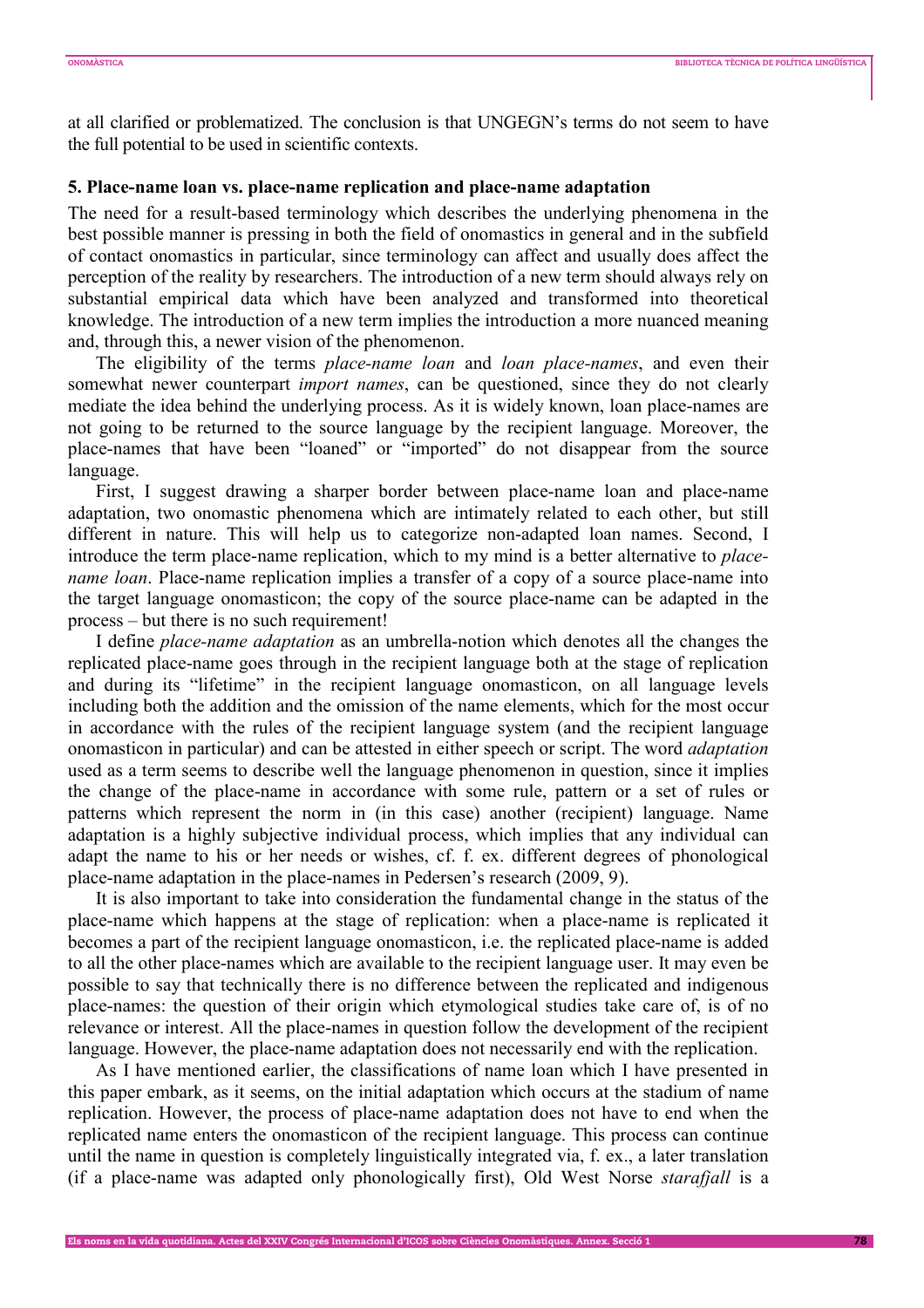ground for the Scots adaptation *Starra Fiold*, which in its turn was translated as Skots *Starling Hill* (Sandnes, 2003, 155, 336). This makes the entire "equality" between replicated and indigenous place-names impossible, but it makes it even more important to clearly mark the difference between place-name replication and place-name adaptation.

One has to add that the amount of adaptation strategies is not limited to phonological adaptation, partial and complete translation, presented in section 2, or conversion, translation, transcription and transliteration from UNGEN's Glossary, presented in section 4. The study of Sandnes (2003, 329–360) suggests there exists a "rich flora" of different adaptation patterns, including e.g. rhyme place-names such as Scots *Hellian Kellian* or *Kellian Hellian* (from Old West Norse *Keldan helga*) in Sandwick. It is obvious that each different language contact situation can in principle have its own characteristic place-name adaptation patterns. The researcher's task is to establish which factors constrain place-name adaptation and lead to the diversity of place-name adaptation strategies. In short, there is a need of a nuanced model of place-name adaptation based on a number of studies from different language contact areas with both extinct and living language contact, which hopefully can give us further insight into the phenomena of place-name replication and place-name adaptation and the relation between them.

## **6. Conclusion**

There has been done much in the field of contact onomastics to obtain a substantial amount of empirical data. To my mind, the discipline is now ready to take another step towards a developed results-based terminology and theory, and towards devising a nuanced model of place-name adaptation.

#### **List of abbreviations and acronyms**

Fin.: Finnish ICOS: The International Council of Onomastic Sciences Nor.: Norwegian Swe.: Swedish UNGEGN: United Nations Group of Experts on Geographical Names

#### **Bibliography**

- Glossary = Glossary of Terms for the Standardization of Geographical Names. 2002. UNGEGN. New York: United Nations.
- Kranzmayer, Eberhard. 1934. Zur Ortsnamenforschung im Grenzland. *Zeitschrift für Ortsnamenforschung* 10, 105–148.
- Pedersen, Aud-Kirsti. 2001. Stadnamn och språkkontakt. Klassifikasjion av stadnamnmateriale med utgangspunkt i levande og utdøydd språkkontakt [Place-names and language contact. Classification of the place-name material in living and extinct language contact]. *Namn og Nemne* 18, 99–116.
- Pedersen, Aud-Kirsti. 2009. *Norske stadnamn i fleirspråklege område* [Norwegian placenames in multilingual areas]. (Unpublished paper)
- Pellijeff, Gunnar. 1966. Ortnamnslån [Place-name loan]. Några synpunker. *Namn och bygd* 54, 84–94.